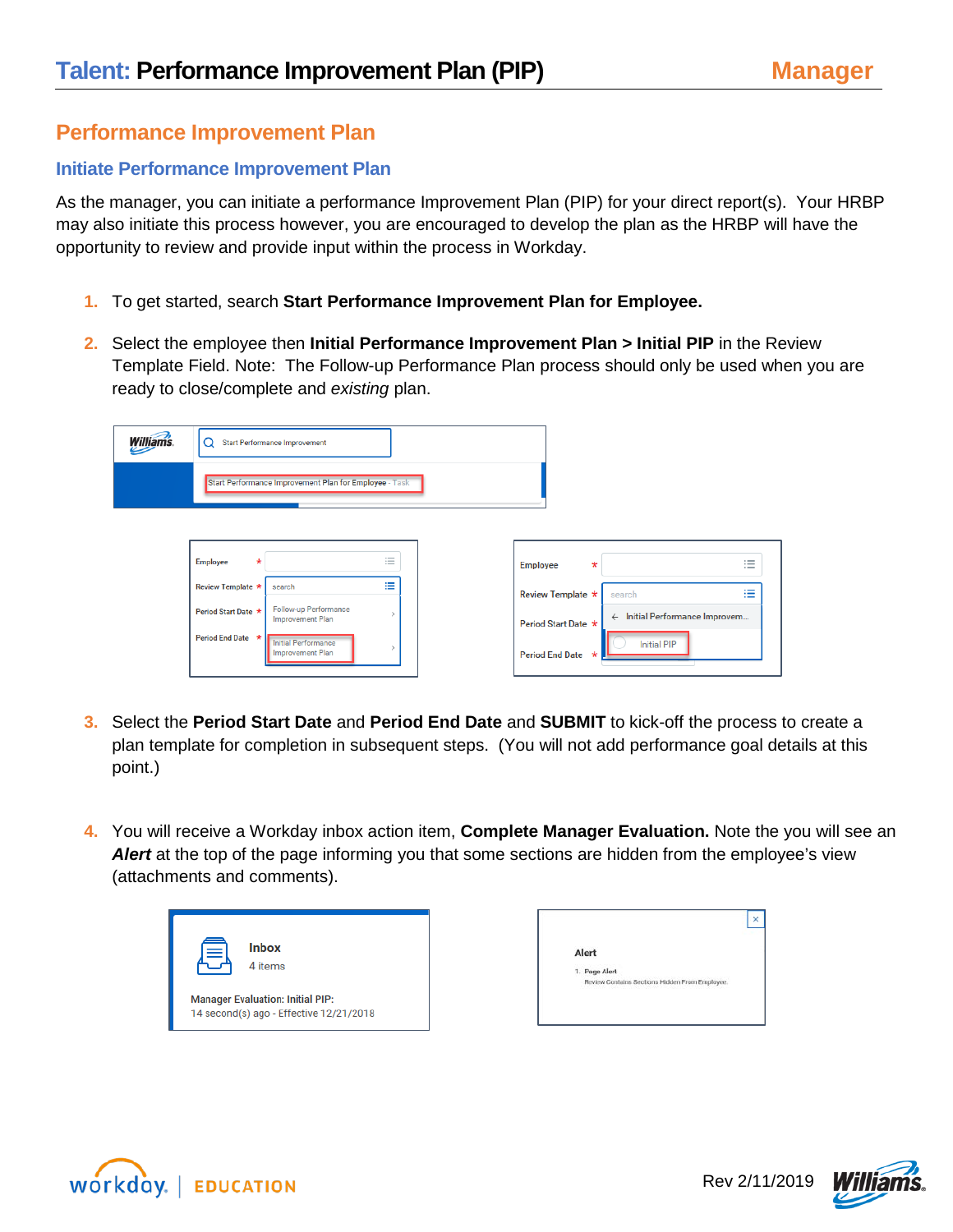**5.** In the **Complete Manager** Evaluation, click the pencil icon to edit the **Question – Current Performance** and **Question – Expected Performance** sections.Select the check-mark when complete and select Submit.

| <b>Complete Manager Evaluation Manager Evaluation: Initial PIP:</b>                                                                                                                                                         | 量<br>$\mathbb{L}^{\mathbb{T}}$ .<br>☆<br>ද්රි}  |
|-----------------------------------------------------------------------------------------------------------------------------------------------------------------------------------------------------------------------------|-------------------------------------------------|
| 8 minute(s) ago - Effective 12/21/2018                                                                                                                                                                                      | <b>Review Period</b><br>12/18/2018 - 12/21/2018 |
|                                                                                                                                                                                                                             |                                                 |
| Current and Expected Performance ~                                                                                                                                                                                          |                                                 |
|                                                                                                                                                                                                                             |                                                 |
| Provide a brief description of the employee's CURRENT performance and/or other factors unfavorably impacting work performance. Also provide a brief description of EXPECTED<br>performance, including anticipated outcomes. |                                                 |
| Ouestion<br>Current Performance                                                                                                                                                                                             |                                                 |
| <b>Manager Evaluation</b>                                                                                                                                                                                                   |                                                 |
| Answer                                                                                                                                                                                                                      |                                                 |
| $\epsilon$<br>$\mathbf B$<br>$\mathcal{I}$<br>$\emptyset$ $\equiv$ $\infty$<br>Format<br>$\checkmark$                                                                                                                       |                                                 |
|                                                                                                                                                                                                                             |                                                 |
| Ouestion<br>Expected Performance                                                                                                                                                                                            |                                                 |
| Manager Evaluation                                                                                                                                                                                                          |                                                 |

- **6.** Next you will create SMART Performance Improvement Plan **Goals** which include a **Goal Description** and associated **Action Items**. The **Manager Evaluation** section is used to document performance feedback, etc. supporting the PIP goal.
- **7.** Click **ADD** for each separate goal you want to add to the plan. When complete, select Next.

| <b>Complete Manager Evaluation Manager Evaluation: Initial PIP:</b>                                                                         |        |
|---------------------------------------------------------------------------------------------------------------------------------------------|--------|
| 8 minute(s) ago - Effective 12/21/2018                                                                                                      |        |
|                                                                                                                                             |        |
|                                                                                                                                             |        |
| Performance Improvement Goals should be SMART (Specific, Measurable, Actionable, Realistic, Time-based). Add goals in the following format. |        |
| Goal 1 Description:                                                                                                                         |        |
| - Action item 1<br>- Action item 2<br>- Action item 3                                                                                       |        |
|                                                                                                                                             |        |
| To add additional goals, click the "Add" button.                                                                                            |        |
|                                                                                                                                             |        |
|                                                                                                                                             |        |
| Goal Description and Specific Action Items *<br>Format $\vee$ <b>B</b> $I$ <b>U</b> $A$ $\vee$<br>$\mathscr{E}$                             | فنمحما |
|                                                                                                                                             |        |
|                                                                                                                                             |        |
|                                                                                                                                             |        |
| Manager Evaluation                                                                                                                          |        |
| Clarifying Information                                                                                                                      |        |
| Format $\vee$   B I U A $\vee$   $\equiv$   &                                                                                               | v      |
|                                                                                                                                             |        |
|                                                                                                                                             |        |
|                                                                                                                                             |        |
|                                                                                                                                             |        |
|                                                                                                                                             |        |
|                                                                                                                                             |        |
|                                                                                                                                             |        |
|                                                                                                                                             |        |
|                                                                                                                                             |        |
| Add                                                                                                                                         |        |

Note: Distinct goals that are to be measured during the performance improvement period should be documented as separate goals with action items or metrics associated with each goal as appropriate. Performance Improvement Plans should have no more than 3 - 5 goals with 3 recommended as optimal.



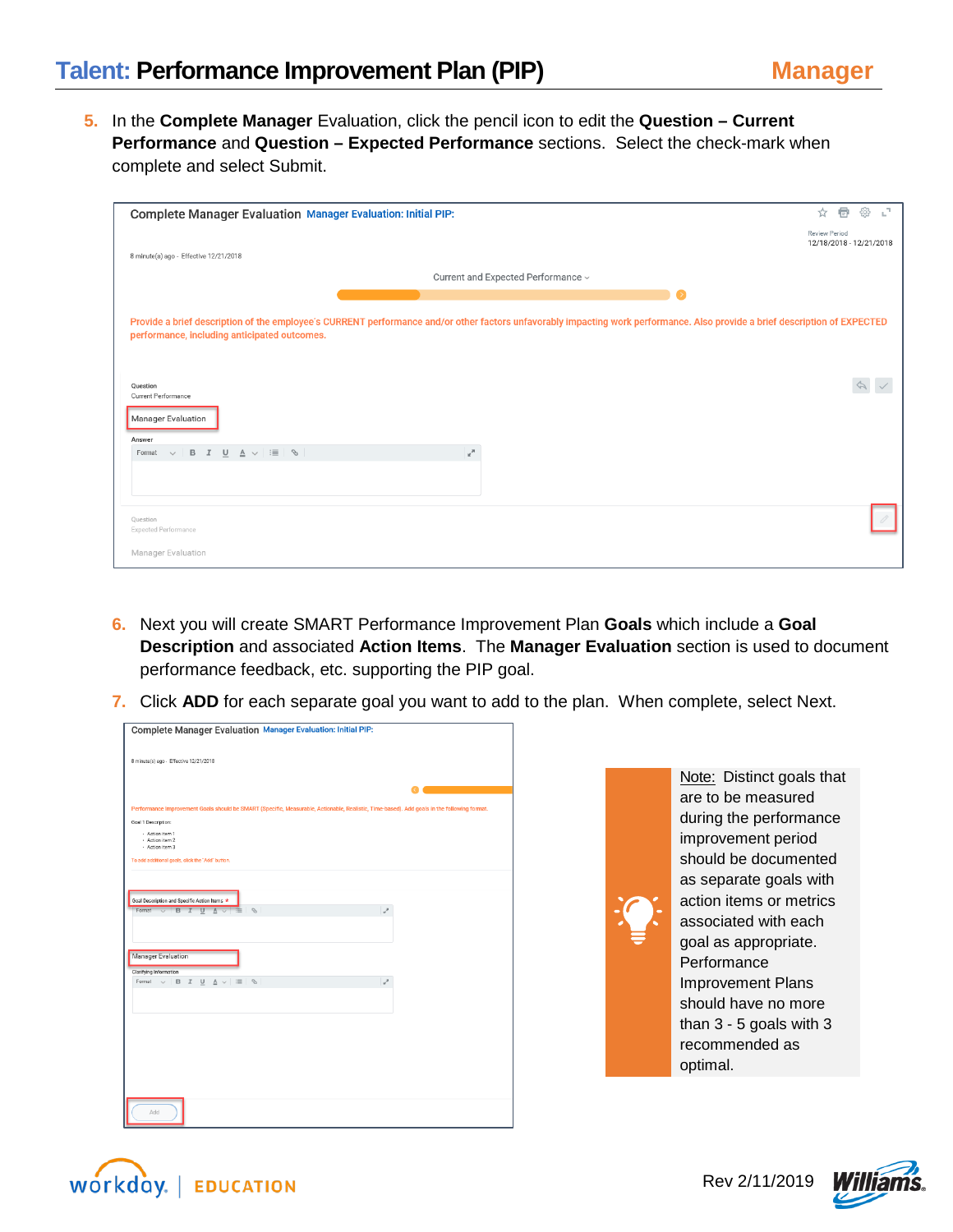**8.** Next, you may attach **Supporting Documents** which may include prior performance documentation, feedback from others or other documentation as to why a Performance Improvement Plan is necessary. Note that documents loaded here are NOT visible by the employee.

|                                                            | Supporting Documents ~ |
|------------------------------------------------------------|------------------------|
|                                                            |                        |
| Documents loaded here will NOT be visible by the employee. |                        |
| Manager                                                    |                        |
| <b>Evaluation Supporting Document</b><br>(empty)           |                        |
| File<br>Attach                                             |                        |
| <b>Updated By</b><br>(empty)                               |                        |
| <b>Upload Date</b><br>(empty)                              |                        |
| <b>Comment</b>                                             |                        |
| <b>Details</b><br>$\rightarrow$                            |                        |
| Add                                                        |                        |

- **9.** Select Next to **review the initial PIP form**. Use 'Guide Me' to review sections step by step or make edits.
- **10.** When complete, click **Submit** to send to the HRBP. The HRPB will receive a **Manager Evaluation: Initial PIP** Workday Inbox action item.
- **11.** The HRBP should review the plan and then **Deny, Send Back, Save for Later** or **Approve**. Once the HRBP approves, the plan will route to Legal for review.
	- If the PIP is initiated by the HRBP, all previous steps are completed by the HRBP and the first review step comes to the manager before moving on for Legal review. The manager will have the ability to Deny, Send Back, Save for Later or Approve.



Note: HRBP or Manager edits will overwrite previous plan entries and the plan will move on to the next step for review. If necessary, consult on any changes prior to sending to the next step.



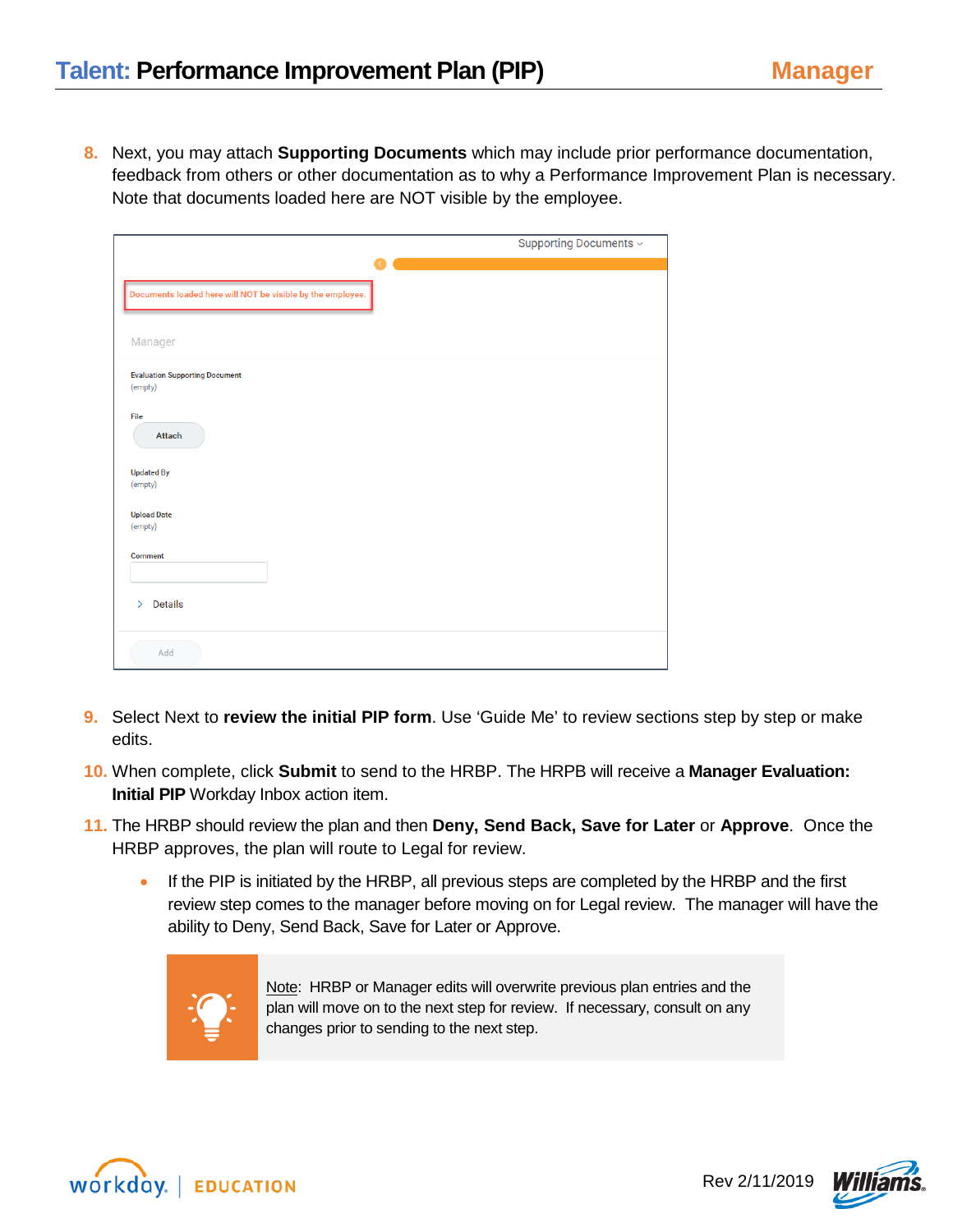- **12. Legal** will review the plan and may **Deny, Send Back, Save for Later** or **Approve.** Note that the plan details are again editable at this step and any edits will overwrite previous entries.
- **13.** After Legal review the plan will be sent back to the **HRBP** for another review/approval step.



Note: While this step allows edits, it is **best practice after Legal review to not edit the plan any further**. Should you have questions please consult with Legal prior to making any edits and/or prior to approving the plan to move on to the next step.

- **14.** The HRBP will review the PIP, select Submit and the manager receives a **final Approval** step.
	- The plan *is not editable* in this step. If for some reason there are changes required, a new plan will need to be initiated.
- **15.** The manager **must Approve** or send back to the HRPB should there be a need to edit. As a reminder, because Legal has reviewed, it is best practice not to edit the plan without first consulting with Legal.
- **16.** Once approved, the manager receives a **To Do** item in their Workday Inbox.
- **17.** The **Print and Deliver PIP** to-do step is a 'pause' in the process to allow for discussion with and acknowledgement by the employee.
	- You may need to click your browser's **Refresh** button for the .pdf of the PIP file to populate.
	- While the PIP document is available in your Workday Notifications in your inbox, you should not delete the document in this step.
- **18. DO NOT** submit this step until you have discussed performance expectations, plan goals, performance period and additional details with the employee.
	- Take note of the instructions that direct you to print a version for discussion with the employee and to click submit *only after* you have completed this conversation.

|                                 | <b>Complete To Do</b><br>Print & Deliver PIP (Actions) |                                                                                                                                                                                                                                                                                                                            |      |             |                       |        | 日<br>囲       |
|---------------------------------|--------------------------------------------------------|----------------------------------------------------------------------------------------------------------------------------------------------------------------------------------------------------------------------------------------------------------------------------------------------------------------------------|------|-------------|-----------------------|--------|--------------|
| For<br><b>Overall Process</b>   | Initial PIP                                            |                                                                                                                                                                                                                                                                                                                            |      |             |                       |        |              |
| Overall Status<br>Instructions. | In Progress                                            | This PIP has gone through all approvals and is ready for delivery to employee. If a printed version is desired, refresh your browser and the document will appear below.<br>IMPORTANT: DO NOT SUBMIT until after discussing with the employee. When submitted, employee will receive an inbox item to acknowledge the PIP. |      |             |                       |        |              |
| 7 item                          |                                                        |                                                                                                                                                                                                                                                                                                                            |      |             |                       |        | 剛专団い         |
| File Name                       |                                                        | Type                                                                                                                                                                                                                                                                                                                       | File | Created by  | Date and Time Created |        |              |
| 30.8<br>CST.pdf                 | Performance Review Printout 2019-02-11 17_16           | Business Form (PDF)                                                                                                                                                                                                                                                                                                        | Q    | Brad Church | 02/11/2019 05:16 PM   | Delete | $\leftarrow$ |
|                                 |                                                        |                                                                                                                                                                                                                                                                                                                            |      |             |                       |        | $\mathbb{R}$ |
|                                 | enter your comment                                     |                                                                                                                                                                                                                                                                                                                            |      |             |                       |        |              |
| <b>Submit</b>                   | Save for Later                                         | Close                                                                                                                                                                                                                                                                                                                      |      |             |                       |        |              |



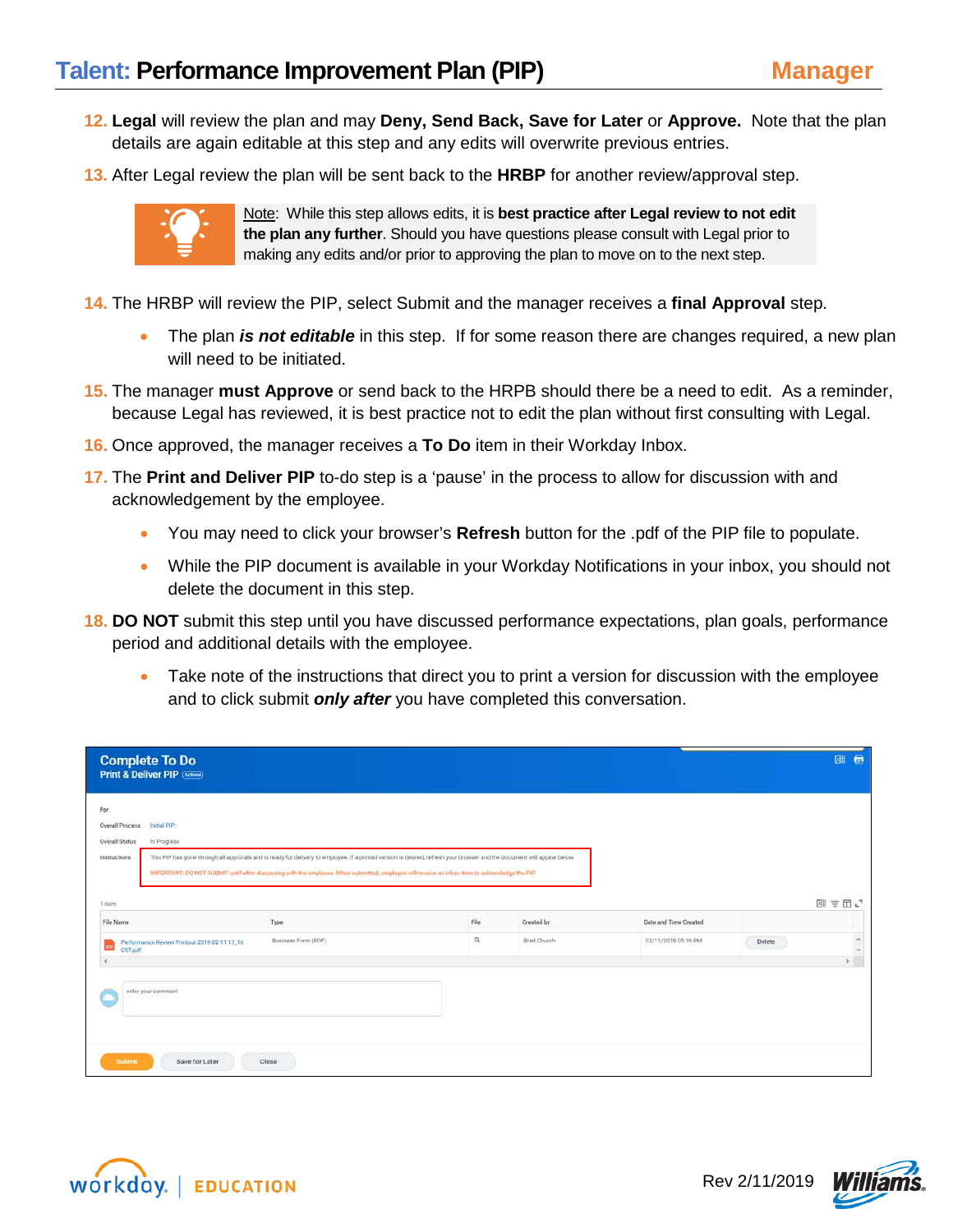**19.** To print a .pdf version, click the File Name. You will be taken to the file repository for this employee. Select the print icon in the upper right-hand of the screen to view/print the document.



- **20. After** you have reviewed the PIP with the employee, return to the **Print and Deliver PIP: Manager Evaluation** to do item in your Workday Inbox and click **SUBMIT**. Clicking SUBMIT will *immediately send the PIP to the employee.*This step is NOT effective-dated (in other words – not held and delivered on the start date of the plan).
- **21.** The employee receives a Workday Inbox item called **Employee Acknowledgement** and should acknowledge that their supervisor discussed the plan. This does not imply agreement with the plan however, does confirm understanding of potential consequences of not following/completing the plan.
- **22.** The employee may only select 'I acknowledge' and provide comments if desired.
	- Note: The employee is **typically given 3 days to respond**. If no response after 3 days, the HRBP will receive a notification to work with leader and/or employee to obtain acknowledgment.

| Provide Employee Review Comments Manager Evaluation: Initial PIP:                                                                                                                                         |
|-----------------------------------------------------------------------------------------------------------------------------------------------------------------------------------------------------------|
| <b>Evaluated By</b>                                                                                                                                                                                       |
| 1 minute(s) ago - Due 12/20/2018; Effective 12/21/2018                                                                                                                                                    |
| I acknowledge that my supervisor has discussed the Performance Improvement Plan with me. While my acknowledgement does not imply my agreement, I understand the potential consequences of non-compliance. |
| Acknowledgement                                                                                                                                                                                           |
| <b>Employee Acknowledgement</b><br><b>I</b> acknowledge                                                                                                                                                   |
| 洼<br>search                                                                                                                                                                                               |
| Comment                                                                                                                                                                                                   |
| $\mathbf{e}^{\mathbf{R}}$<br>Format $\vee$ <b>B</b> $I$ <b>U</b> $\underline{A}$ $\vee$ $ \equiv$ $\otimes$                                                                                               |



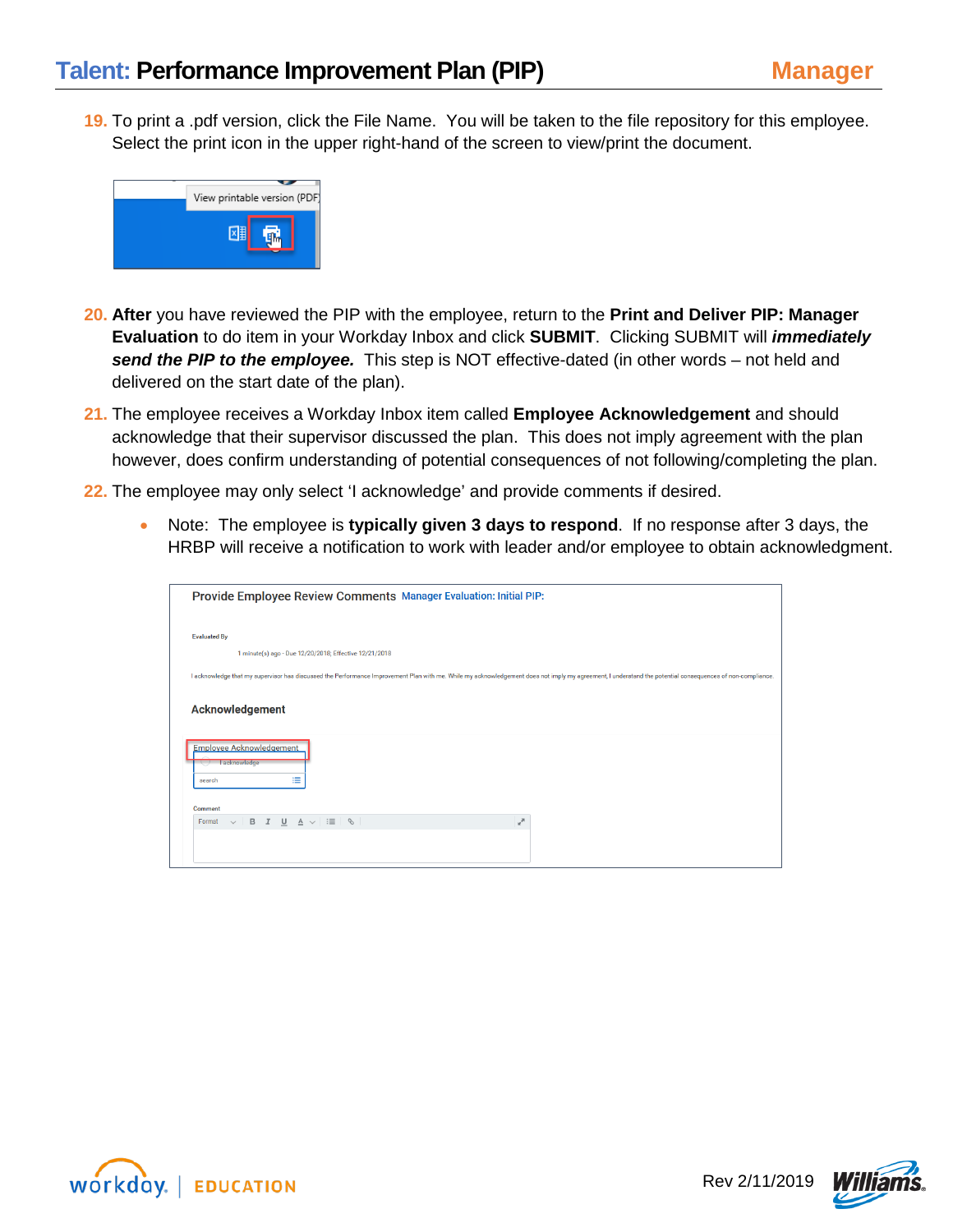## **PIP Results (to close out the Initial PIP)**

Two weeks prior to the Period End Date of the Initial PIP, the manager will receive the **Compile PIP Documentation** To Do step in their Workday Inbox. This step is designed to prompt and help the manager prepare for a follow-up discussion with the employee and to acknowledge that discussion.

**1.** To get started, select **Start Performance Improvement Plan for Employee** [do not hit Submit],



Note: With this step, you are essentially closing out one plan (the Initial PIP) and creating a follow-up plan in order to attach documentation and/or provide a general assessment of the outcome. You **must not edit** the details of the goals, dates, actions or any other information brought over from the initial plan to the follow-up plan. If is it critical to update, you MUST create a new plan.

|                 | Complete To Do Compile PIP Documentation (Actions)                                                                                                    |  |  |  |  |  |  |  |
|-----------------|-------------------------------------------------------------------------------------------------------------------------------------------------------|--|--|--|--|--|--|--|
|                 | 17 second(s) ago - Effective 02/17/2019                                                                                                               |  |  |  |  |  |  |  |
| For             |                                                                                                                                                       |  |  |  |  |  |  |  |
| Overall Process | Initial PIP:                                                                                                                                          |  |  |  |  |  |  |  |
| Overall Status  | Successfully Completed                                                                                                                                |  |  |  |  |  |  |  |
| Instructions    | This is a reminder to compile documentation prior to the end date of the Performance Improvement Plan.                                                |  |  |  |  |  |  |  |
|                 | Click the Start Performance Improvement button below to launch the PIP Results form and provide documentation in preparation for closeout of the PIP. |  |  |  |  |  |  |  |
|                 | After the PIP has been closed out and the discussion with the employee completed, return to your inbox and click SUBMIT to remove this item.          |  |  |  |  |  |  |  |
|                 | <b>Start Performance Improvement </b><br>enter your comment                                                                                           |  |  |  |  |  |  |  |
| <b>Submit</b>   | Save for Later<br>Close                                                                                                                               |  |  |  |  |  |  |  |

- **2.** Select: **Performance Improvement Plan Results > PIP Results.**
- **3.** Enter the **Period Start Date** and **Period End Date** which must be *after* the Period End Date on the Initial PIP. The Period Start Date and the Period End Date on this follow-up plan can be entered as the same date.

| Employee            | $\star$ |                                         | $\overline{\phantom{a}}$<br>$\overline{\phantom{a}}$ |  | Employee          | $\star$                          |
|---------------------|---------|-----------------------------------------|------------------------------------------------------|--|-------------------|----------------------------------|
| Review Template *   |         | search                                  | ._<br>$\overline{\phantom{0}}$<br>≔                  |  | Review Template * | $\times$ PIP Results             |
| Period Start Date * |         | $\leftarrow$ By Type                    |                                                      |  |                   | Period Start Date *   12/19/2018 |
| Period End Date *   |         | Initial Performance<br>Improvement Plan |                                                      |  |                   | Period End Date * 12/19/2018 日   |
|                     |         | Performance Improvement Plan<br>Results |                                                      |  |                   |                                  |
|                     |         |                                         |                                                      |  |                   |                                  |



 $\equiv$ ïΞ.